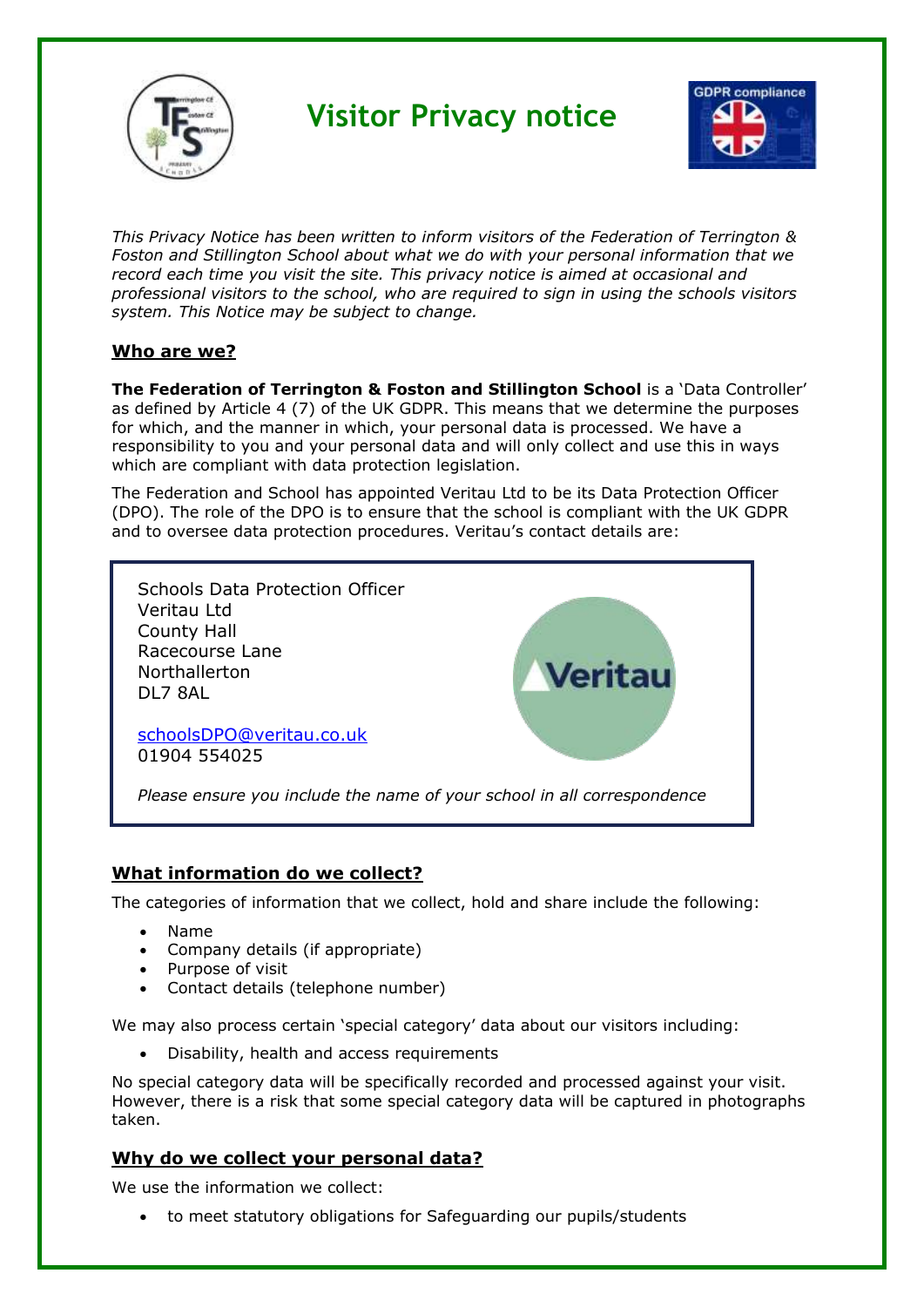- to ensure a safe and secure environment for all staff and visitors
- to meet our statutory obligations for Health and Safety
- to identify you and safely evacuate the school in the event of an emergency.

#### **What is our lawful basis for processing your personal data?**

Any personal data that we process about our visitors is done so in accordance with Article 6 and Article 9 of the UK GDPR:

Our legal basis for processing your personal data, in line with Article  $6(1)(c)$  – legal obligation;  $6(1)(e)$  – to carry out a task in the public interest and  $6(1)(f)$  - where we have legitimate interests in processing the data.

Less commonly, we may also use personal information about you in line with:

- Article  $6(1)(a)$  consent and  $6(1)(d)$  vital interest
- Article  $9(2)(q)$  substantial public interest
- DPA 2018 Part 2, Schedule 1 Condition 18.

# **Who do we obtain your information from?**

Much of the information we process will be obtained directly from you. We will also process information received from:

• Your company or organisation

## **Who do we share your personal data with?**

We do not share information about you with any third party without your consent unless the law and our policies allow us to do so.

Where it is legally required, or necessary (and it complies with data protection law) we may share personal information about you with:

- the local authority (North Yorkshire) if we have any concerns over safeguarding
- suppliers and service providers to enable them to provide the service we have contracted them for, such as visitor management systems
- police forces and/or courts to assist them discharging their legal duties
- the emergency services to ensure the safety and welfare of visitors and to meet any legal obligations
- our insurance company to defend a legal claim, or record an accident/incident

#### **How long do we keep your personal data for?**

We retain your information for six years; this is as long as the law requires.

We maintain a visitors' book to record personal information about all visitors. The information contained in this book is kept secure and is only used for purposes directly relevant to work with the school.

When this information is no longer required, we will delete your information in accordance with our retention schedule (six years).

#### **What rights do you have over your data?**

Under the UK GDPR, data subjects have the following rights in relation to the processing of their personal data:

- to be informed about how we process your personal data (this notice fulfils this obligation)
- to request access to your personal data that we hold, and be provided with a copy of it
- to request that your personal data is amended if inaccurate or incomplete
- to request that your personal data is erased where there is no compelling reason for its continued processing